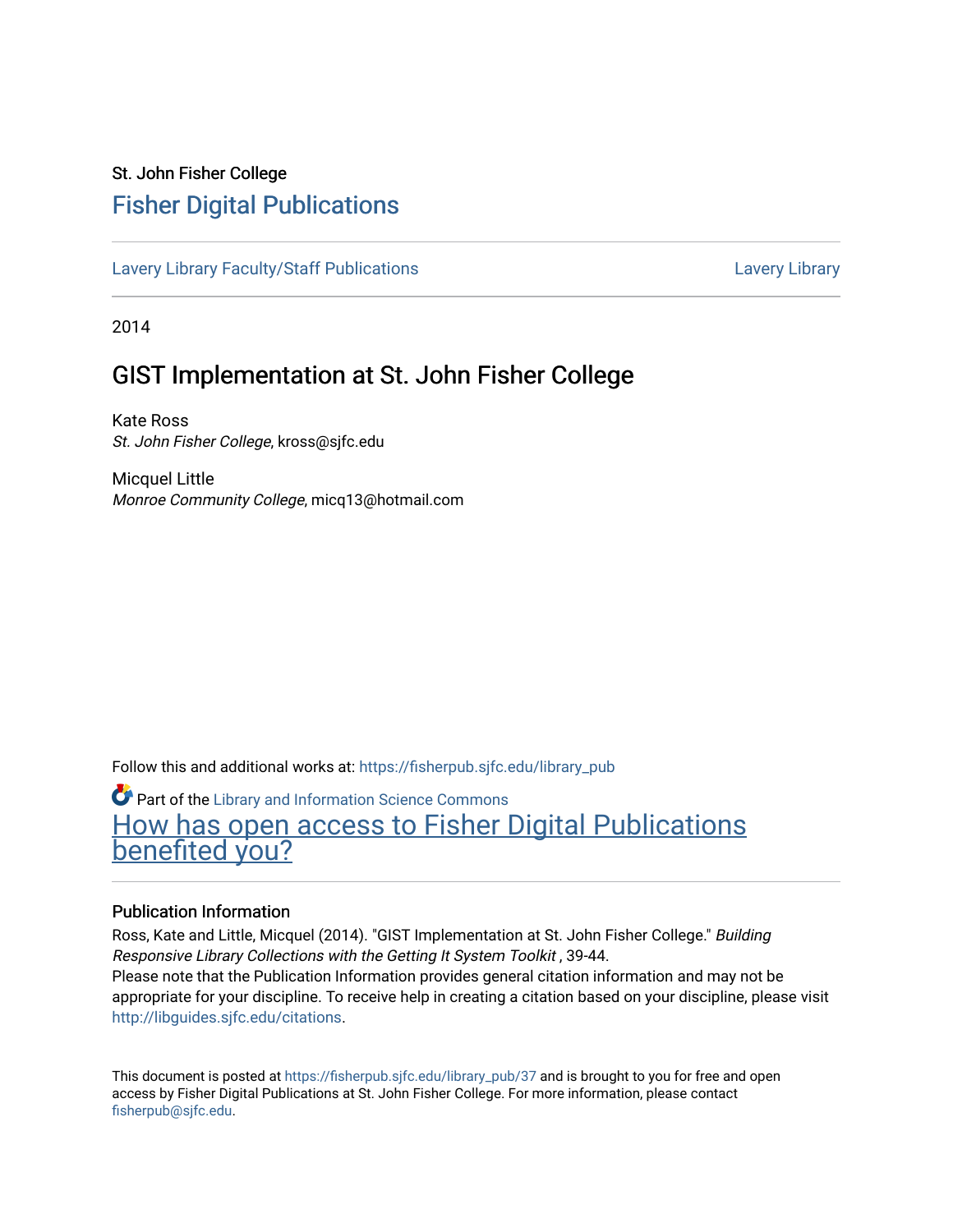## GIST Implementation at St. John Fisher College

### **Abstract**

St. John Fisher College's Lavery Library implemented GIST (Getting It System Toolkit) with the intention of integrating Purchase on Demand into the Interlibrary Loan process. This strategy was chosen to make the request submission process remain seamless for Lavery patrons while improving our collection through patron-driven acquisitions. Leveraging the power of ILLiad, combined with GIST, we were able to change perceptions about collection development and allow our users to guide the growth of our collection at their curricular, research, or leisure point of need. Since the initial setup, Lavery has increased the number of items provided to our patrons through ILLiad requests by an average of 22% a year. Our approach continues to be customer driven by focusing efforts on communication between all parties involved, including multiple departments and the patrons themselves. GIST complements this process by allowing us to customize the information gathered, which influences Library decision making and service quality to our patrons.

### **Disciplines**

Library and Information Science

### **Comments**

Chapter from Building Responsive Library Collections with the Getting It System Toolkit.

[Find this book on WorldCat](http://www.worldcat.org/oclc/895284942) 

[Buy this book on Amazon.](http://amzn.com/0989722686)

### Creative Commons License



This work is licensed under a [Creative Commons Attribution-Share Alike 4.0 License.](https://creativecommons.org/licenses/by-sa/4.0/)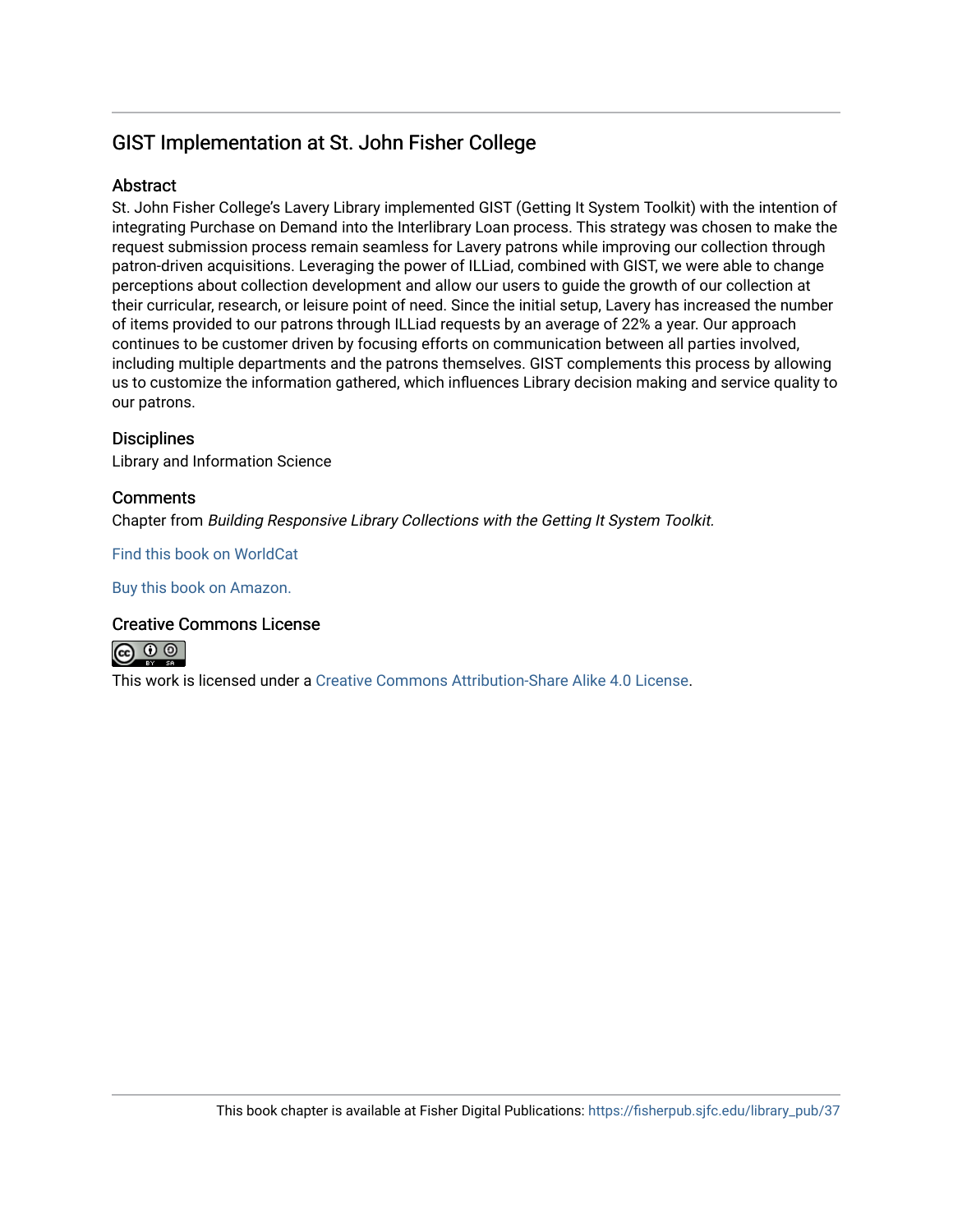# Chapter 4:

# GIST Implementation at St. John Fisher College

By Kate Ross, St. John Fisher College, and Micquel Little, Monroe Community College, formerly St. John Fisher College

## Subject

6. St. John Fisher College's Lavery Library implemented GIST (Getting It System Toolkit) with the intention of integrating Purchase on Demand into the Interlibrary Loan process. This strategy was chosen to make the request submission process remain seamless for Lavery patrons while improving our collection through patron-driven acquisitions. Leveraging the power of ILLiad, combined with GIST, we were able to change perceptions about collection development and allow our users to guide the growth of our collection at their curricular, research, or leisure point of need.

Since the initial setup, Lavery has increased the number of items provided to our patrons through ILLiad requests by an average of 22% a year. Our approach continues to be customer driven by focusing efforts on communication between all parties involved, including multiple departments and the patrons themselves. GIST complements this process by allowing us to customize the information gathered, which influences Library decision making and service quality to our patrons.

### Background

Lavery Library first implemented GIST in 2009 with the following philosophy: Use GIST to leverage the power of ILLiad to expand input into purchase requests while taking advantage of our simplified Collection Development and Acquisitions processes. GIST implementation coincided with a time of change at Lavery Library. On the heels of Lavery's new membership in the IDS Project, Interlibrary Loan requests were increasing, and library trends nationwide began illustrating the benefits of encouraging faculty, students, and staff to submit library materials purchase requests. Changes in staff and reorganization of departments led to increased collaboration at Lavery as well.

Our implementation began with investigating the GIST development team's proposed workflow. This workflow seemed more complex than Lavery staff desired, so we decided to learn more about best practices for Lavery while moving forward with the implementation of GIST and purchase on demand. Acquisition decisions using GIST were originally centralized through one person within the library. We began with our director piloting this project. At that time, Lavery's director already had experience using the ILLiad client software, so the learning curve was not as steep. In addition, the director's more developed knowledge of the curriculum enabled centralized decision making. It may seem unusual to begin a purchase on demand program with the director in the driver's seat, but doing so at Lavery left the Acquisitions Librarian free to learn how to use ILLiad and examine the processes for continuous quality improvement. Purchase on demand decisions were made within ILLiad at the point of patrons' submitting their Interlibrary Loan book requests. If a loan request was to be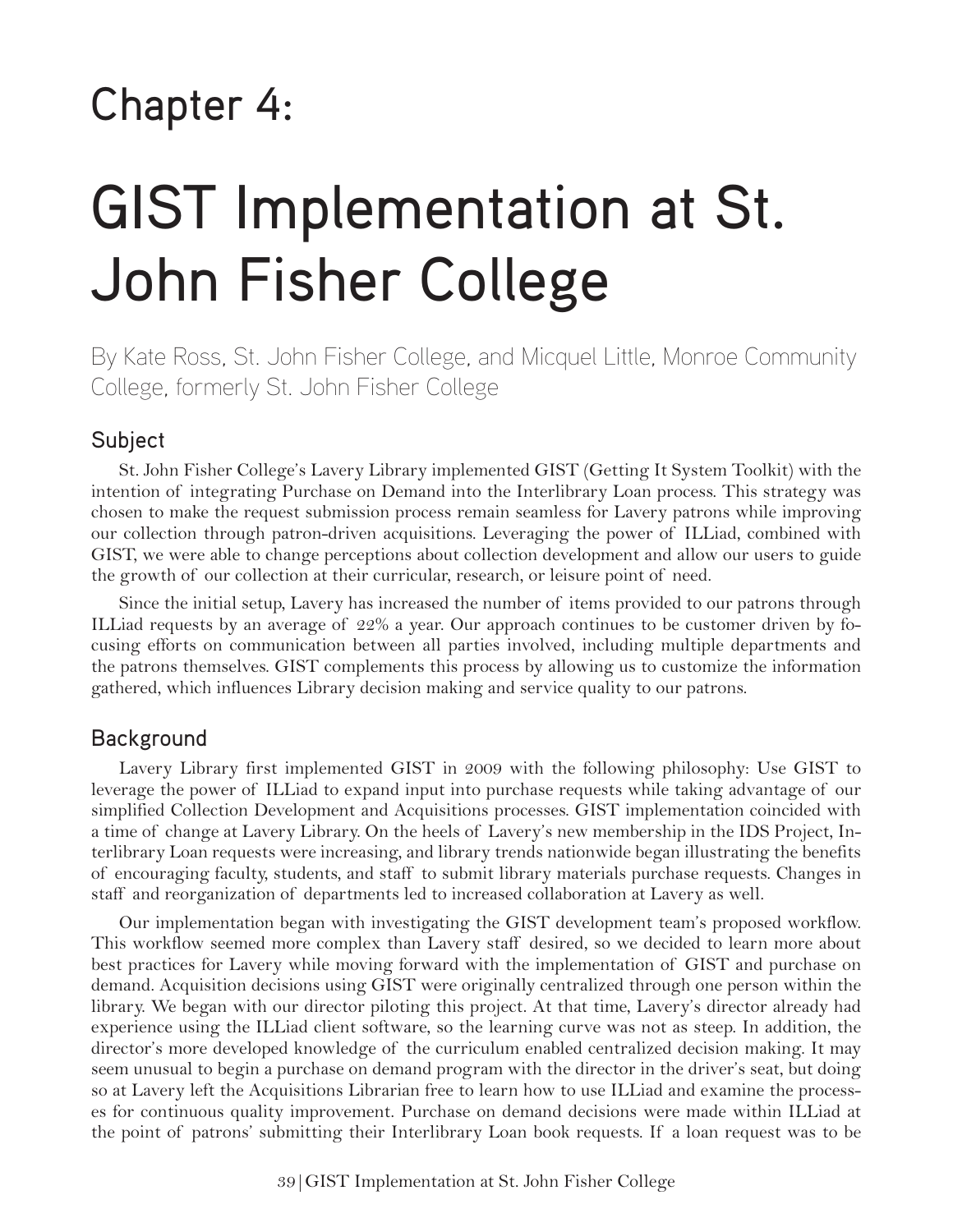purchased rather than borrowed, the information was sent to the Acquisitions department through an email within ILLiad and the request itself was marked as "finished" within the ILLiad workflow. The Technical Services department (an umbrella for both Acquisitions and Cataloging) purchased, received, and cataloged the item. The patron was then notified that their request was available, just as they would have been if the book were borrowed. The process was minimalistic and simple.

## Analysis

GIST implementation at Lavery began with a trial and error approach, heavily relying on instincts and flexible improvements. Reflecting on this now, our instincts turned out to be correct: eliminate as many layers as possible from the decision making process and centralize the contact points for all loan requests.

Once the benefits of expanding purchase on demand into existing purchasing workflows were realized, streamlining the purchase on demand process would continue over the next three years. By this point, Lavery's Acquisitions Librarian had a more developed sense of the print collection's strengths and weaknesses and took over the decision making process. The Acquisitions department expanded the use of GIST into the general workflow of ILLiad loan request processing.

Our original goal for implementing the GIST software at Lavery was simply to purchase as many loan requests as met our collection development criteria for purchase. It was our expectation these purchases would generate at least one circulation, which, it could be argued, was better than the more likely zero circulation that the majority of our collection was receiving. This was the approach taken in the initial first year of implementation. During GIST's second year at Lavery, a more careful consideration of the titles being requested was taken and, over time, our goals have been modified to:

- Provide patrons access to what they need, whether it's appropriate to add the title to our collection or borrow it through Interlibrary Loan.
- Communicate with patrons for a good customer service experience to get the best use of library resources.

Using GIST helps us accomplish these goals while taking advantage of our current workflow. More importantly, it also allows us to capitalize on the purchase on demand model without sacrificing our desire to maintain great customer service. Historically, there has been a tension between what users request and titles determined by librarians to be of "value." However, if you know your population and curriculum, your collection development policy can help you fit patrons' actual needs into your purchase decisions; GIST streamlines this process each step of the way. Lavery has learned to leverage the power of ILLiad to simplify Collection Development and Acquisitions processes, while changing perceptions about allowing our users to help develop our collection at their curricular, research, or leisure point of need.

Lavery's workflow begins with analyzing the information patrons provide within the GIST interface on the Interlibrary Loan request forms. The data gathered during request submission are coupled with ILLiad's additional functionality, enabling the completion of the decision making process. The information received helps to inform our decision about whether to add the item to the collection or borrow it. The Acquisitions Librarian evaluates each loan request as a collection development decision. Lavery's priority for deciding what to purchase is not first and foremost about saving money. Each request is evaluated based on the following criteria, in this order: is the request from a faculty member or student? Does the request support a particular course or curriculum? Is it easily available for purchase? The ultimate decision is the result of art, not science, as we have no one-size-fits-all approach. For now, we employ a less-likely to more-likely-to-purchase gradation. While parts of this process can be automated, for example, only reviewing faculty requests, the Acquisitions Librarian is reluctant to do this until request volumes make it absolutely necessary. Using past years' experience of purchasing, we prefer to review each request and recognize its potential to benefit our collection.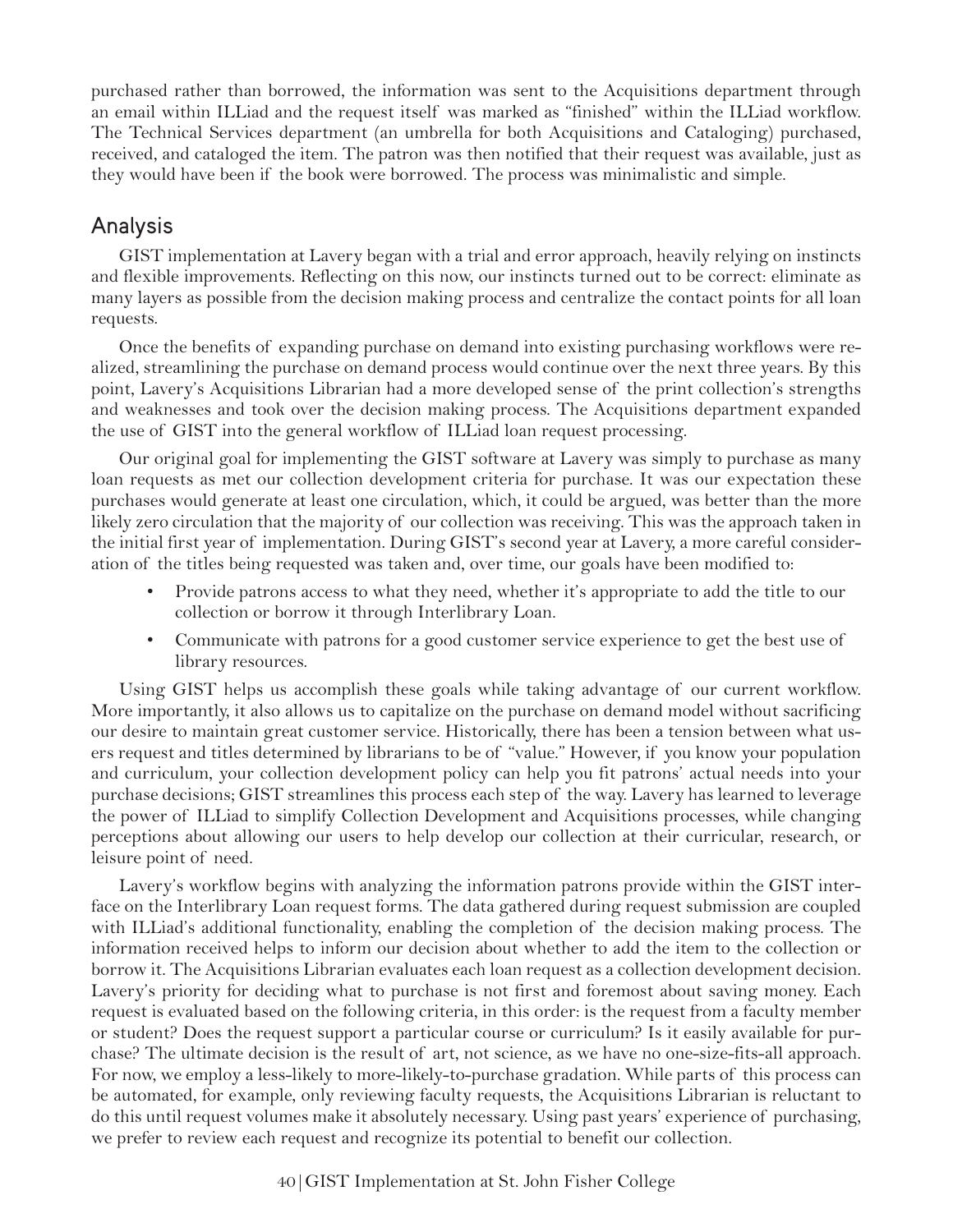Additionally, the GIST software itself brings together helpful tools under the ILLiad umbrella that allow the decision maker to determine whether an item is already owned (Lavery's policy does not include duplication), of value to a college collection (as checked against Resources for College Libraries), a textbook (Lavery's policy states we don't purchase required texts), or freely available as an eBook (via HathiTrust or Google Books). All of these tasks are accomplished using separate resources, but ILLiad brings them all together at your fingertips within each request through its addon feature. Once a decision about the selection is made to purchase or borrow, ILLiad addons can be used to further investigate whether purchasing is still a viable option. In Lavery's workflow, the Acquisitions Librarian determines whether an item is available in stock at Amazon (Lavery enjoys free two day shipping with our Prime subscription) or available to Rush from YBP Library Service's GOBI3 ordering system. The information provided on the user side combines with the addons in the GIST tab to enable the Acquisitions Librarian to quickly decide whether to purchase or borrow. Lavery Library's collaborative approach to GIST requests, with both Acquisitions and Interlibrary Loan departments involved, means requests flow seamlessly for the patron between purchase, borrow, and sometimes back to purchase for additional review if the item is not available to be loaned.

Over time, we began to see that customization of GIST was an important piece of our relentless pursuit of excellent customer service. As mentioned before, feedback and communication from the patrons is so valuable during the Collection Development process. The ability to gather more information from the patrons about their request helps to place the item along the decision continuum. Being able to add/remove GIST fields on the patron request form has enabled us to truly make GIST work for our local purposes.

GIST within ILLiad also enables the features of the software to be utilized and added to the quality customer service experience. Using ILLiad to manage and track communication between Acquisitions and patrons, Acquisitions and the Access Services department, Access Services and the patrons, etc., makes it easy to request more information, send follow up emails, send informational emails, and more during the fulfillment process. Effective communication with patrons does add layers of complexity, but the impact is minimal, as only a small percentage of requests requires more than one communication to make thoughtful collection development decisions. Lavery Library is committed to the idea that its people are its best resource. Therefore, this personal level of feedback regarding a small percentage of requests is not considered inconvenient or unnecessary; rather, we are reinforcing the belief that personal attention is best for our patrons. Our GIST procedure is simply an extension of this personalized attention.

In April 2012, as we increased the extent to which we were communicating with patrons regarding their requests, we were curious about patrons' level of satisfaction with this initiative. We created a short survey and added the link to the notification email patrons receive when we have decided to buy their request instead of borrow. The survey asks, "Regarding your request, how satisfied are you with the communication you received after you submitted the Interlibrary Loan request?" To date we have received 35 results. The results are overwhelmingly positive, with nearly 83% responding that they are Very Satisfied (on a scale of  $1-5$ ).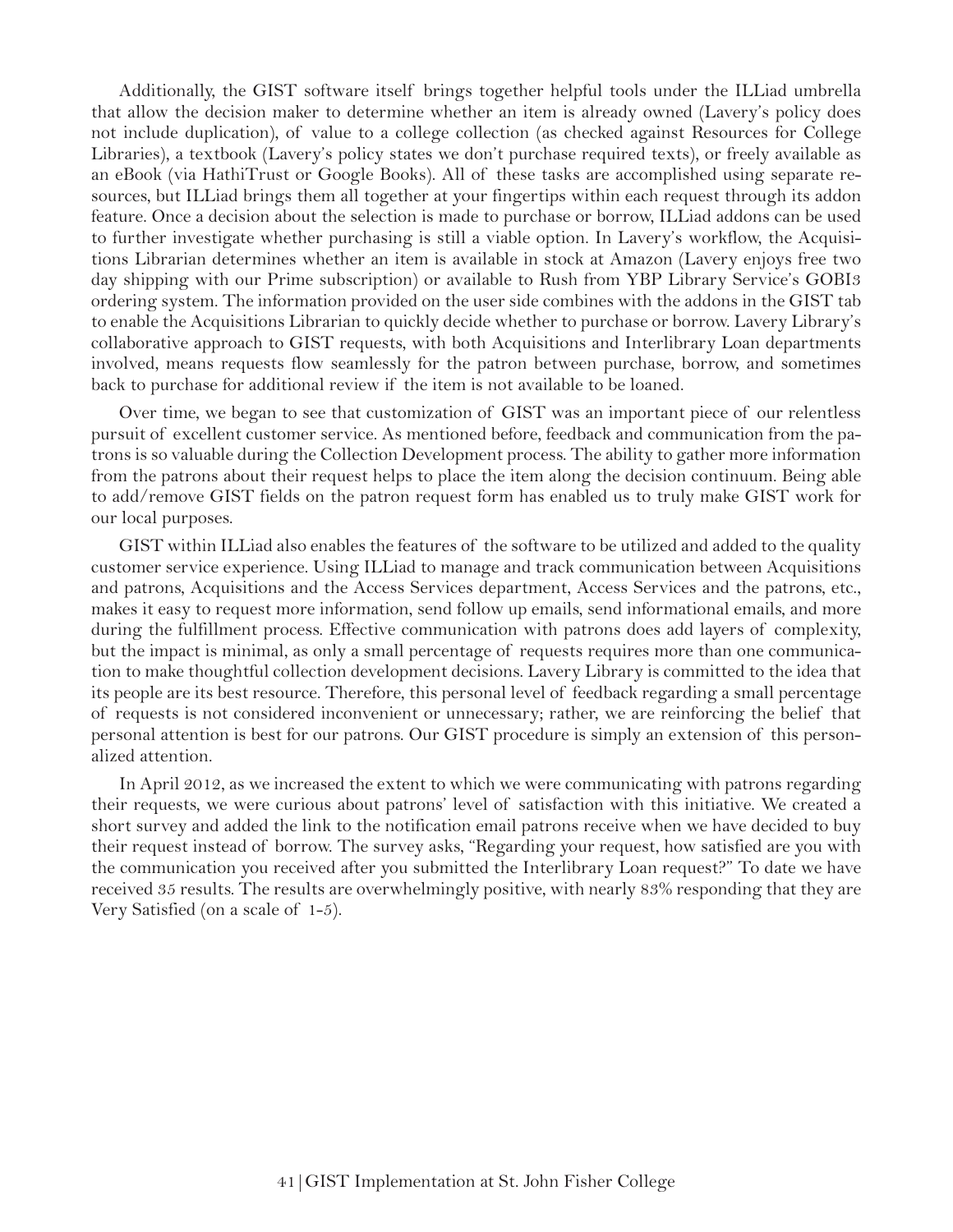

Over time, an increased understanding of how GIST works within ILLiad has led to customizations and creative collaborations between library staff to provide the best information specific to Lavery's needs. The daily workflow is still centralized but takes advantage of the more advanced features in ILLiad, enabling a more collaborative approach. Over the last four years of using GIST, Lavery Library added over 1,673 patron-initiated titles to our collection based on collection management decisions. Circulation statistics show that the approach we've taken to purchase on demand encourages decisions that are valuable to our patrons and our collection. Since implementing GIST, the number of Interlibrary Loan requests cancelled has dropped from  $24\%$  in academic year  $2009/10$  to  $16\%$  in 2011/12. This has increased the number of books accessed by our patrons to  $84\%$ ,  $27\%$  of those requests being purchased through the use of GIST. Referring back to our circulation statistics, we can see that items purchased using GIST enjoy a much higher percentage of use than items purchased through other collection development methods (i.e., assumption of need, vs. point of need).

Clearly, we continue to meet our original goal to have GIST purchases (on-demand) enjoy at least one circulation. The percentage of our GIST purchases with one circulation has increased over the four years of our program while the percentage of items purchased via traditional collection development methods (in case) with one circulation has remained stable.



### % of items with 0 circulations

*Figure 2. Comparison of zero-circulation items purchased with and without using GIST.*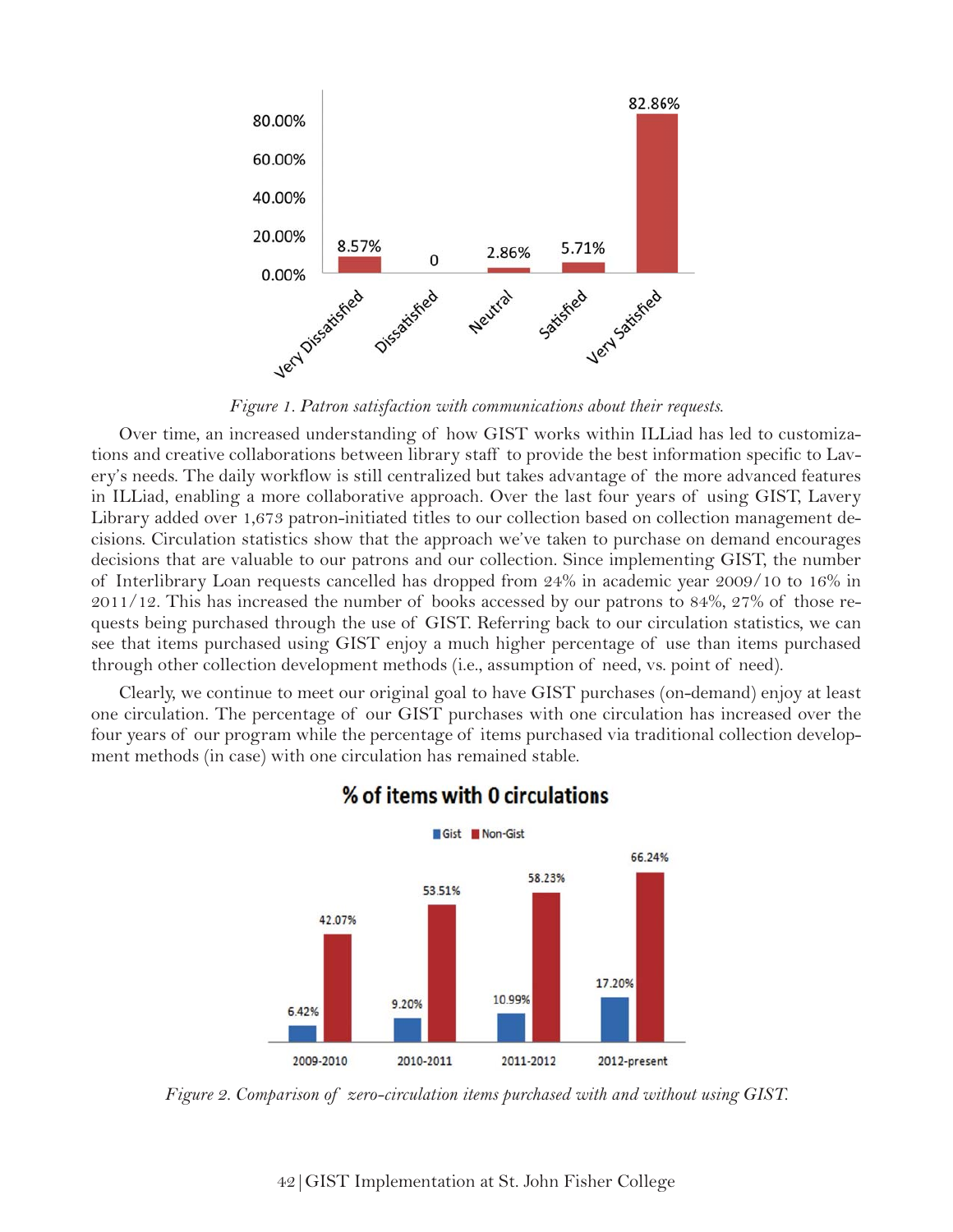# % of items with 1 circulation



*Figure 3. Comparison of single-circulation items purchased with and without using GIST.*

Looking beyond the initial circulation of GIST and non-GIST materials, we see that we are moving in the right direction of developing a user driven collection. While the academic library trend is consistently seeing less usage of books as resources by their patrons, the percentage of materials that enjoy more than one usage clarifies our collection development effectiveness. GIST enables us to make this happen.



### % of items with 1 or more circulations

*Figure 4. Comparison of multiple-circulation items purchased with and without using GIST.*

Lavery Library expanded on the GIST skeleton, adding flesh and muscle to form a complete body of customer service scenarios. We took the available product and enhanced our use to make it work even better within our own environment. We utilized feedback from many participants to create the best, most informed buying decisions for our collection. Ultimately, Lavery Library considers the benefits of meeting the needs of our users while adding items potentially useful to our local population. We weigh this consideration against the costs associated with Interlibrary Loan and the benefit of adding items potentially useful to our resource sharing population.

## Cautionary notes

Some library administrators, librarians, and/or staff members may have differing opinions about which department should be responsible for purchasing on-demand requests. GIST purchase requests come in through Interlibrary Loan, though most libraries have a separate department to handle pur